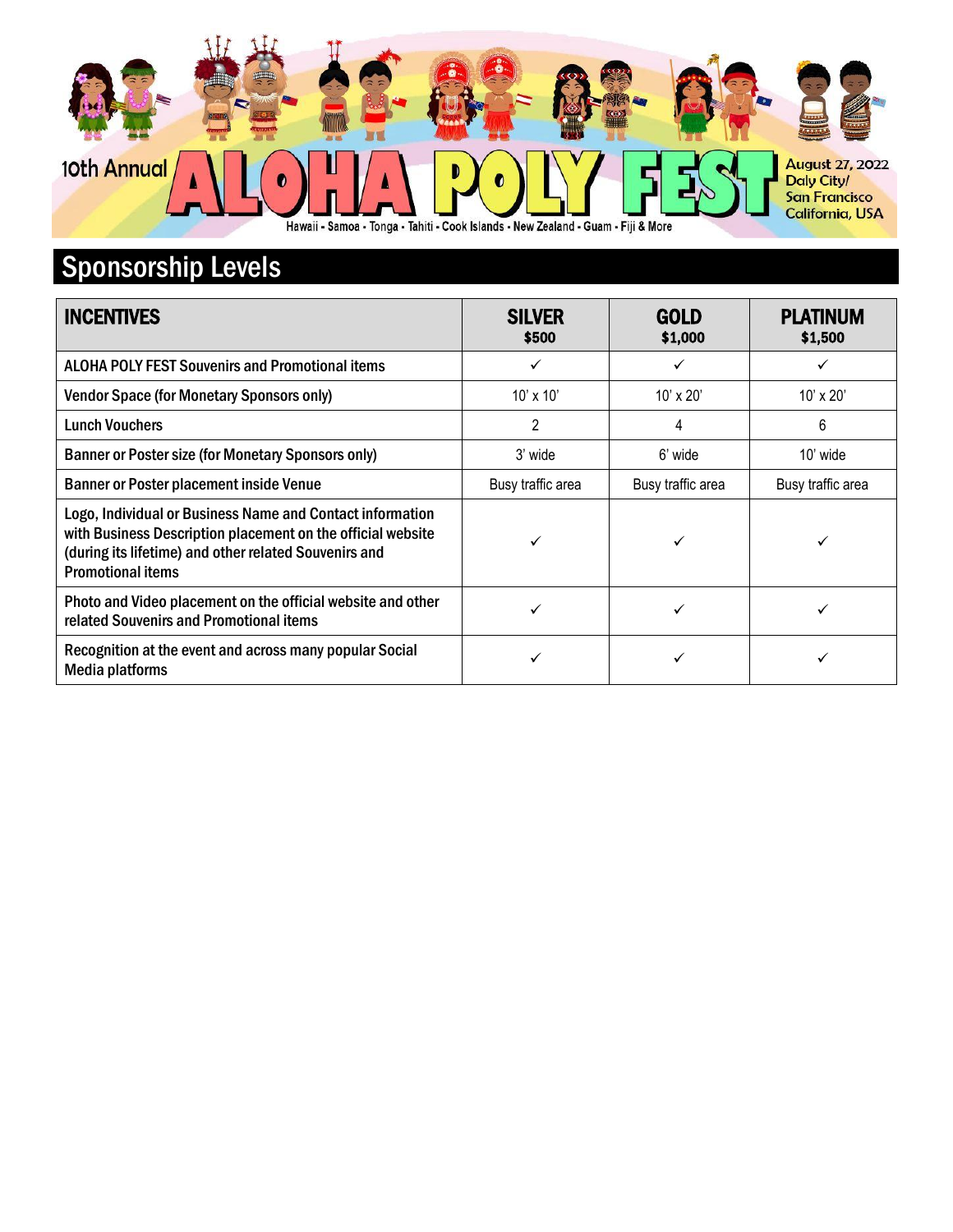

## Sponsor Application

| <b>Business Motto or Tagline (if any):</b>                                                                                                                                                      |  |  |
|-------------------------------------------------------------------------------------------------------------------------------------------------------------------------------------------------|--|--|
|                                                                                                                                                                                                 |  |  |
| What type of Sponsorship are you offering?<br>□ Property (Logo Brand Items, Products, Gift Cards, Souvenirs)<br>□ Service (Photographer, Cinematographer, DJ Service, Stage)<br>$\Box$ Monetary |  |  |
| Details of your contribution:                                                                                                                                                                   |  |  |

What Sponsorship Level is your contribution? □ Silver Level (\$500) Gold Level (\$1,000) Platinum Level (\$1,500)

Ready-made Photos, Logos, Ads should be emailed to: admin@alohapolyfest.com

**CHECK or MONEY ORDER PAYABLE TO:** Charles Hamer

\_\_\_\_\_\_\_\_\_\_\_\_\_\_\_\_\_\_\_\_\_\_\_\_\_\_\_\_\_\_\_\_\_\_\_\_\_\_\_\_\_\_\_\_\_\_\_\_\_\_\_\_\_\_\_\_\_\_\_\_\_\_\_\_\_\_\_\_\_\_\_\_\_\_\_\_\_\_\_\_\_\_\_\_\_\_\_\_\_\_\_\_\_\_\_\_\_